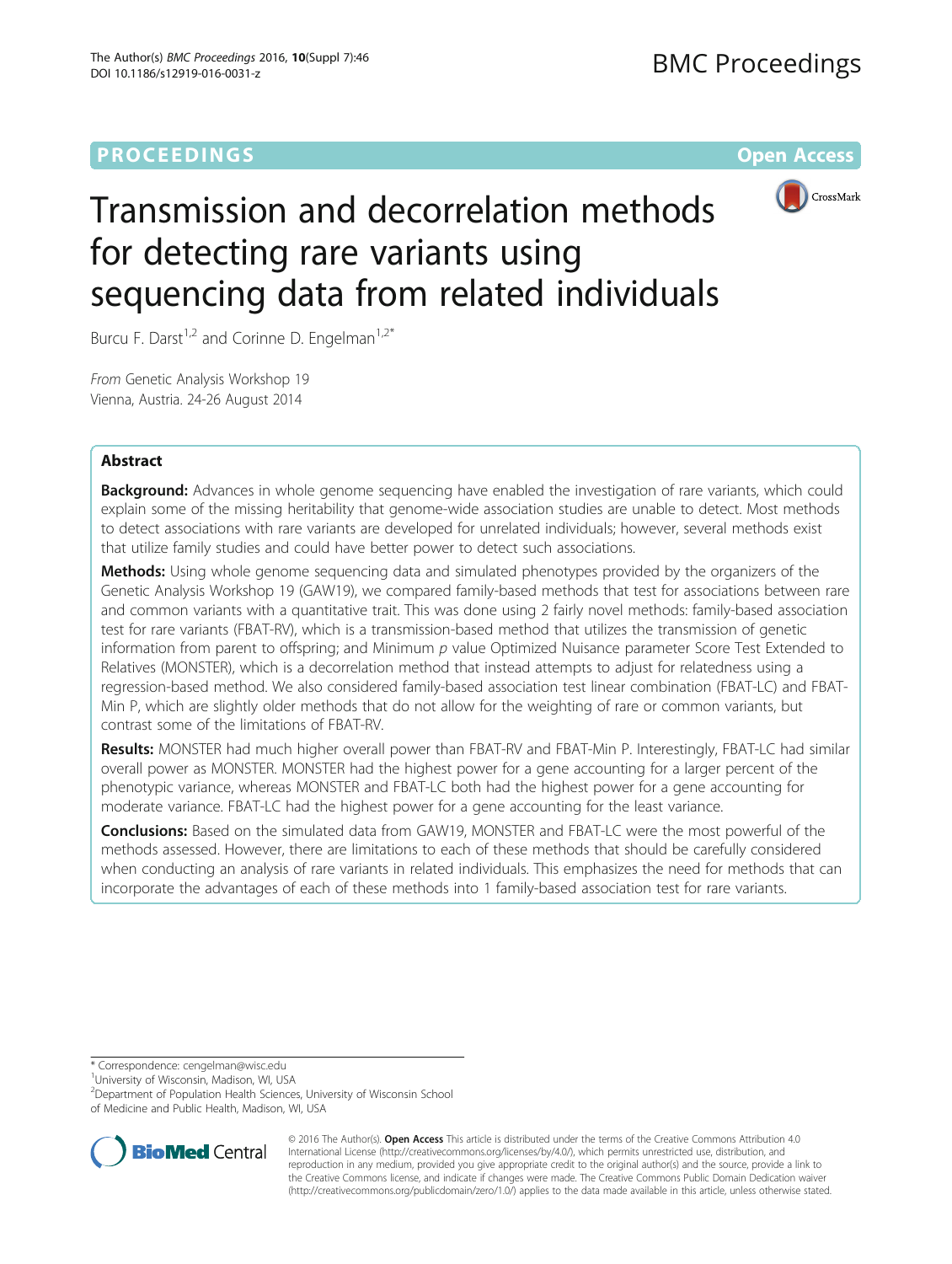#### Background

As sequencing technologies continue to improve, new opportunities arise to detect rare variants in complex human traits. Genome-wide association studies (GWAS) have been able to detect thousands of markers associated with various traits [\[1](#page-4-0)]. However, these markers generally have common alleles (minor allele frequency >5 %) and small effects. Advances in whole genome sequencing (WGS) have enabled the investigation of rare variants, which could potentially explain some of the missing heritability that GWAS are unable to detect [\[2](#page-4-0), [3\]](#page-4-0).

Until recently, methods for the analysis of rare variants typically focused on unrelated individuals. However, family-based studies may be better powered to detect rare variants because of their potential to be enriched for rare variants [\[4](#page-4-0)]. Family-based studies are also advantageous because they can be robust to population stratification when calculating within family statistics, facilitate the detection of sequencing errors, and allow investigators to test complex hypotheses, such as parentof-origin effects [\[5](#page-4-0)].

Using WGS data and simulated phenotypes provided for Genetic Analysis Workshop 19 (GAW19) [[6](#page-4-0)], we compared family-based methods that test for associations between rare and common variants with a quantitative trait. This was done using the family-based association test for rare variants (FBAT-RV), which is a transmission-based method that utilizes the transmission of genetic information from parent to offspring [[7\]](#page-4-0), and Minimum p value Optimized Nuisance parameter Score Test Extended to Relatives (MONSTER), which is a decorrelation method that instead attempts to adjust for relatedness using a regression-based method [\[8](#page-4-0)]. We also considered FBAT linear combination (FBAT-LC) [\[9](#page-4-0)] and FBAT-Min P [\[10](#page-4-0)], which are slightly older methods that do not allow for the weighting of rare or common variants, but which contrast some of the limitations of FBAT-RV. Analyses were conducted with knowledge of the simulation model.

### Methods

### Data description

The data sets provided consisted of family-based WGS data and 200 replicates of simulated phenotypes. WGS data were provided for 959 individuals, of which 464 individuals were sequenced, while the rest were imputed. We removed 4 pedigrees where no individuals passed quality control (QC) in the first phase of sequencing  $(n = 146)$ , leaving a total of 813 individuals in 16 families. Of these 813 individuals, we used the 719 for whom simulated phenotypic data existed.

The primary phenotypes of interest in this study were diastolic blood pressure (DBP) and a quantitative variable with a null association, Q1. DBP was simulated to have an association with several variants and is used here to assess power, while Q1 facilitates the assessment of type 1 error. To allow for the most optimal association results, in this analysis DBP was adjusted for antihypertensive medication use, sex, age, and sex\*age, while Q1 was adjusted for sex and age, which is consistent with how the data were simulated. Analyses were based on the first time point and were replicated using the provided 200 phenotypic simulation data sets. We focused on 3 of the top genes that explained the most variance in the simulated DBP variable: MAP4 (in chromosome 3), TNN, and LEPR (both in chromosome 1).

#### Annotations and quality control

Gene-based annotations were performed using ANNO-VAR (Annotate Variation) [\[11](#page-4-0)] and the human genome RefSeq database based on hg19. Intergenic sites within 5 kbp of a gene were mapped to the closest gene. Those that were further than 5 kbp from a gene were excluded, as the simulation model selected causal variants that were within this range. In addition to the QC measures taken by the organizers of GAW before releasing the data, further QC steps were taken using VCFtools version 0.1.12a [\[12\]](#page-4-0). Sites with a call rate of less than 95 % and sites that were out of Hardy-Weinberg equilibrium within the 91 founders were removed. This resulted in 850 sites in MAP4, 493 in TNN, and 899 in LEPR.

#### Rare variant analysis methods

The transmission-based rare variant analyses were conducted using FBAT-RV, FBAT-LC, and FBAT-Min P. FBAT-RV extends the basic family-based association test (FBAT) statistic, a covariance between the offspring genotype and trait, by collapsing rare variants over a specified region, resulting in a test statistic for that region [[7\]](#page-4-0). FBAT-RV builds on the FBAT multi-marker test, which is a gene-based test for family studies assessing multiple variants in candidate genes [[13\]](#page-4-0). We used FBAT-RV's weighted method, as a previous study found that it is generally more powerful than the unweighted method [[14](#page-4-0)]. The weighted method allows for the inclusion of both common and rare variants by up-weighting rarer variants and down-weighting common variants using the following weight,  $w_s = (\sqrt{np_s(1-p_s)})^{-1}$ , where *n* is the total number of nuclear families and  $p_s$  is the allele frequency for the  $s^{th}$  variant estimated from the sample. This weighting method is similar to that of Madsen and Browning [\[15](#page-4-0)] and estimates allele frequencies using the parents.

FBAT-LC and FBAT-Min P are both FBAT multimarker tests and use an empirical variance–covariance matrix to estimate the covariance between the markers. FBAT-LC uses non-informative families to estimate the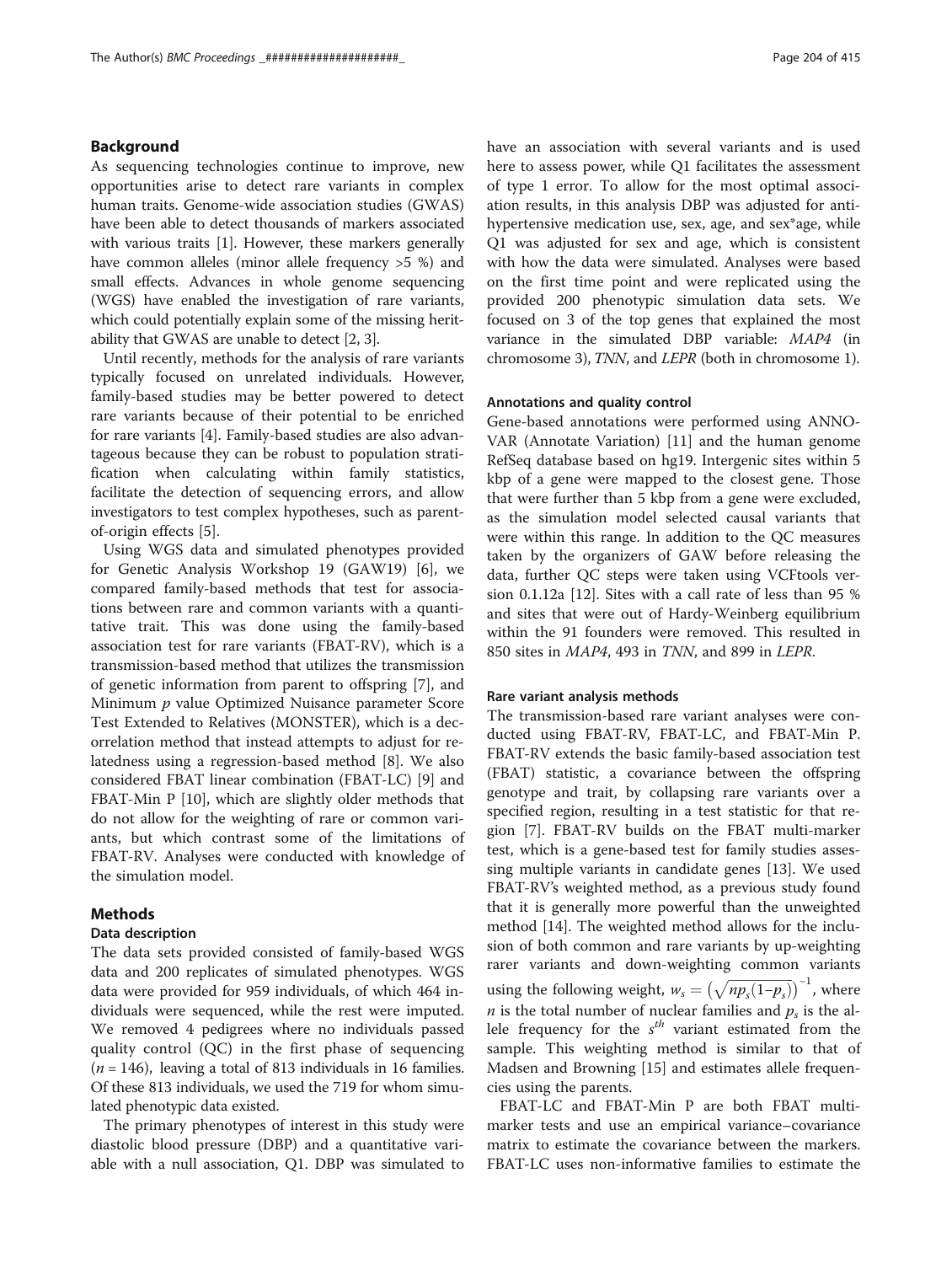optimal weights for the linear combination of the singlemarker test statistics [[9\]](#page-4-0). FBAT-Min P uses the Monte Carlo permutation to obtain a  $p$  value for the maximally significant statistic out of the set of individual statistics [[10\]](#page-4-0). These 2 tests were chosen because they are able to handle variants that have effects in the opposite direction, unlike FBAT-RV. However, these tests were not designed for the analysis of rare variants and do not allow for weighting based on allele frequency.

Because multiple families were in each pedigree, all 3 FBAT tests were computed using the empirical variance option (–e) suggested in the FBAT documentation. The 2 outcomes, DBP and Q1, were adjusted for the aforementioned covariates of interest by putting them into linear regression models and using the resulting residuals as the outcome in the FBAT models.

The decorrelation-based rare variant analysis was conducted using MONSTER [\[7](#page-4-0)]. This test uses a hierarchicalmixed effects model and is considered to be an extension of SKAT-O and a convex combination of famSKAT and famBT, either mimicking or improving the performance of the 2 programs. MONSTER assumes that pedigree information is known and accounts for relatedness using kinship coefficients for all possible pairs of individuals within each family. Here, we estimated theoretical pedigree-based kinships using the KinInCoef software [[16\]](#page-4-0), although it is possible to use empirical kinships. Each outcome was adjusted for covariates within MONSTER by adding the variables to the model. Similar to FBAT-RV, variants were collapsed by gene and weighted using the beta distribution density function described in Wu et al with  $a_1 = 1$  and  $a_2 = 25$  [[17\]](#page-4-0).

Collapsing methods, using the gene plus 5 kbp on either side as the collapsed region, were employed for each of these approaches, as it has been found that power is increased when the effects of multiple rare variants are combined [[18](#page-4-0)]. Computation was performed on a 64-bit Linux server cluster.

#### Power and type 1 error

All 4 methods were tested with genes that had a known association with DBP and a null association with Q1, based on the GAW19 simulation model. Each method was repeated using each of the simulated replicates, resulting in 200  $p$  values for each gene. Type 1 error was defined as the proportion of  $p$  values under 0.05 for each gene when tested with Q1, which was then averaged across all genes to estimate the type 1 error rate of the method. Power to detect an association between each gene and DBP was defined as the proportion of  $p$  values under a threshold that made type I error equal to exactly 0.05. This was similarly averaged across all genes to estimate the overall power of the method.

### Results

Type I error rates and power and for all 4 methods used are described in Tables 1 and [2](#page-3-0), respectively. Table [2](#page-3-0) also describes the percentage of variance explained by each gene and the number of functional single nucleotide polymorphisms (SNPs) in each based on the simulation model, as described by Almasy et al [[6\]](#page-4-0). Type I error rates were lowest for FBAT-Min P and highest in FBAT-LC. Holding type I error at 0.05, MONSTER had much higher overall power than FBAT-RV and FBAT-Min P (44 % compared to 24 % and 19 %, respectively). Interestingly, FBAT-LC had similar overall power to MONSTER.

Results from MONSTER showed that each replicate was able to detect an association between DBP and  $MAP4$  (power = 100 %), which was simulated to explain the highest amount of variance in DBP. However, it did not perform quite as well for TNN or LEPR, the latter of which had particularly low power. FBAT-LC had similar overall performance to MONSTER and outperformed FBAT-RV for all 3 genes; FBAT-RV had moderate power for *MAP4*, but poor power for *LEPR* and *TNN*. However, FBAT-RV did have slightly lower type 1 error rates than both MONSTER and FBAT-LC for each gene and overall. FBAT-Min P had the lowest overall power, but performed similarly to FBAT-RV for TNN and LEPR. As would be expected, Tables 1 and [2](#page-3-0) show that for all tests, as effect sizes decreased, the power to detect an association decreased and, with the exception of FBAT-Min P, the type 1 error rate increased. MONSTER appeared to have the best performance for genes with larger effects, while MONSTER and FBAT-LC both had the best performance for genes with moderate effects. FBAT-LC had the best performance for genes with smaller effects, but even so, this power was fairly low. FBAT-RV had the quickest computation time, followed by MONSTER and FBAT-LC, with FBAT-Min P having the longest computation time (Table [2\)](#page-3-0).

#### **Discussion**

Using family-based data provided by GAW19, we evaluated the power of a decorrelation-based test and several transmission-based tests to detect associations between simulated quantitative phenotypes and rare and common variants in the MAP4, TNN, and LEPR genes. We

| Table 1 Type I error rates (Q1 trait) |  |  |  |  |  |  |  |
|---------------------------------------|--|--|--|--|--|--|--|
|---------------------------------------|--|--|--|--|--|--|--|

|             | <b>MONSTER</b> | FBAT      |      |       |  |  |
|-------------|----------------|-----------|------|-------|--|--|
|             |                | <b>RV</b> | LC   | Min P |  |  |
| MAP4        | 0.04           | 0.03      | 0.04 | 0.01  |  |  |
| <b>TNN</b>  | 0.065          | 0.04      | 0.06 | 0     |  |  |
| <b>IFPR</b> | 0.075          | 0.055     | 0.09 | 0.005 |  |  |
| Average     | 0.06           | 0.04      | 0.07 | 0.005 |  |  |

Type I error rates at an alpha level of 0.05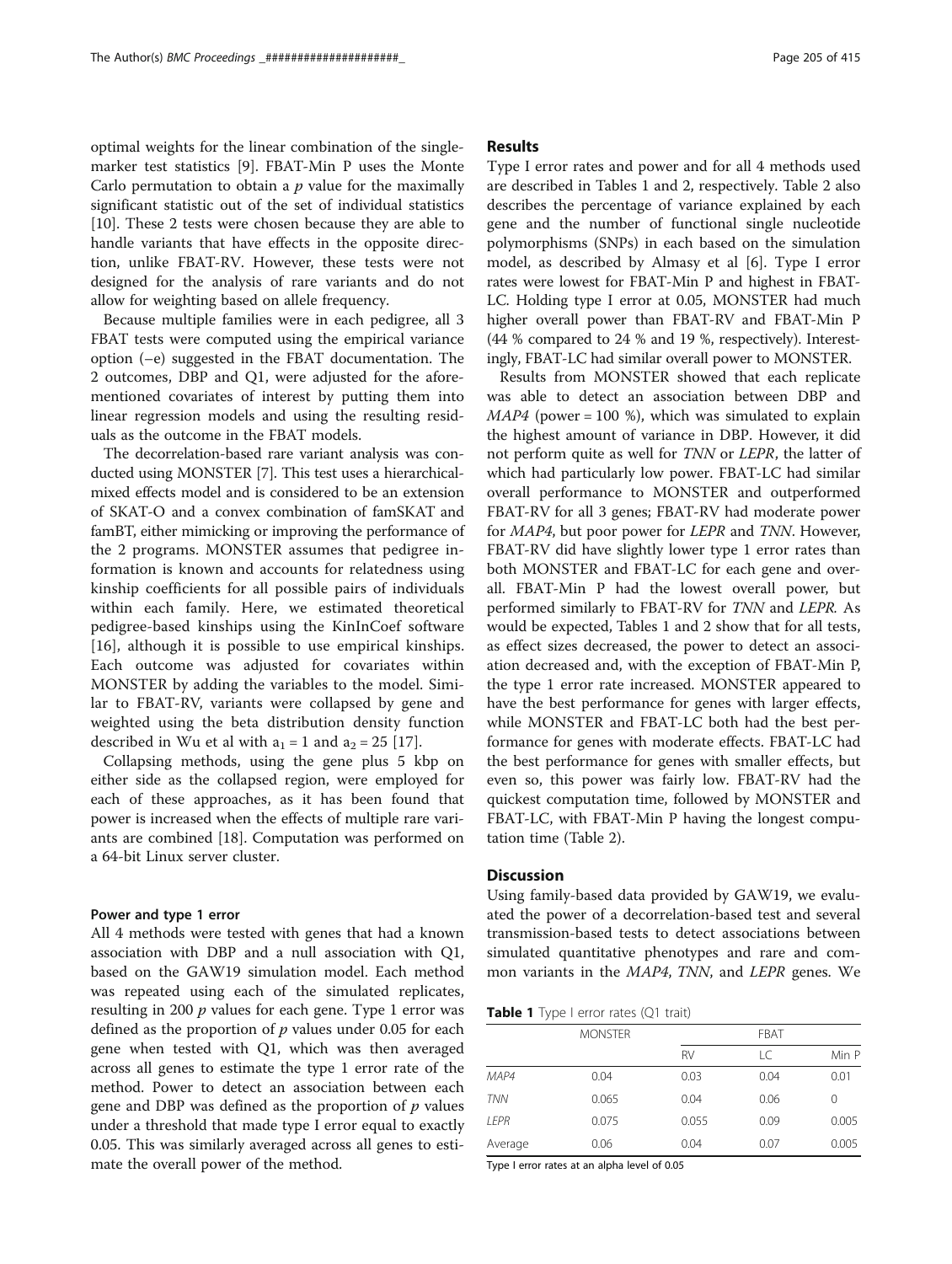|                        | # SNPs | # Fn. $SNPs^a$ | % Var. Explained <sup>a</sup> | % Var. of Largest        | <b>MONSTER</b> | FBAT      |      |       |
|------------------------|--------|----------------|-------------------------------|--------------------------|----------------|-----------|------|-------|
|                        |        |                |                               | Fn. Variant <sup>a</sup> |                | <b>RV</b> |      | Min P |
| MAP4                   | 919    | 15             | 6.48                          | 2.29                     | 1.00           | 0.57      | 0.82 | 0.37  |
| <b>TNN</b>             | 493    | 18             | 4.08                          | .98                      | 0.31           | 0.12      | 0.31 | 0.13  |
| LEPR                   | 899    | 8              | 2.50                          | 2.19                     | 0.03           | 0.05      | 0.16 | 0.08  |
| Average                | 770.3  | 13.7           | 4.35                          | 1.78                     | 0.44           | 0.24      | 0.43 | 0.19  |
| Computation time (min) |        |                |                               | 39                       | 13             | 21        | 52   |       |

<span id="page-3-0"></span>Table 2 Genetic variance and power (DBP)

Fn functional, Var variance

Power is calculated using a type I error of 0.05

<sup>a</sup>Data on the number of SNPs simulated to be functional and the percent of variance explained by these functional SNPs has been provided by Almasy et al. [[23](#page-4-0)]

found that MONSTER and FBAT-LC had superior performance when compared to FBAT-RV and FBAT-Min P. Although MONSTER and FBAT-LC had similar overall power, when considering each gene separately, they actually performed quite differently. Although MONSTER had much higher power for the MAP4 gene, which explained the highest percent of variance of the genes assessed, FBAT-LC had higher power for the LEPR gene, which explained the lowest percent of variance. While FBAT-RV and MONSTER are 2 relatively novel approaches designed for the analysis of rare genetic variants within families, FBAT-LC was not intended for the analysis of rare variants. However, our results, along with those of Zhou et al [[19\]](#page-4-0), indicate that FBAT-LC may be useful in the detection of associations with rare variants. Our results also consistently showed that as the percentage of variance explained by each gene decreased, power to detect an association notably decreased. Although more efficient approaches should be developed to increase power, rare variants with small effect sizes will remain difficult to detect.

Computationally, we found benefits to both MON-STER and FBAT. Although FBAT-RV does have a builtin weighting method, MONSTER allows user-defined weights, which can be desirable. Neither FBAT-LC nor FBAT-Min P provides options for use of weights. A practical advantage of MONSTER is that it allows the user to enter multiple genes into a single run and then collapses them accordingly, while FBAT-RV, FBAT-LC, and FBAT-Min P require a separate run for each gene. However, the computation time for FBAT-RV was notably shorter than all other methods, with MONSTER taking 3 times longer to run.

One limitation of MONSTER is that it adjusts for the pedigree-based estimation of kinship, which is not robust against population stratification. This could explain why the MONSTER results tended to have slightly elevated false-positive rates [\[20](#page-4-0)]. However, MONSTER could be extended to better adjust for population stratification by using the empirical kinship correlation matrix calculated from genome-wide SNP data. FBAT is robust

to population stratification, but does not consider between-family information, which could explain why the FBAT tests generally had lower power than MONSTER. Recently, a new method was developed that addresses both of these issues by integrating the QTDT (quantitative transmission disequilibrium test) framework [\[21\]](#page-4-0) into the kernel based model, KMFAM [\[22](#page-4-0)]. Another possible explanation of the differences seen between FBAT and MONSTER is that FBAT only considers nuclear families, whereas MONSTER adjusts for extended family members using a kinship coefficient. This is a particularly important feature for the analysis of rare variants, which will be shared by chance in about half of all siblings in a family, but in a much lower percent of extended family members, thus reducing false-positive associations. For example, first cousins, who share, on average, 12.5 % of their DNA, can be more informative if they both have a rare variant that increases the risk for a trait and the trait itself than siblings, who share approximately 50 % of their DNA. In siblings, the association may be lost in the vast number of shared variants. An additional limitation of FBAT-RV is that it cannot handle variants within the collapsed unit that have effects in the opposite direction, unlike MONSTER, FBAT-LC, and FBAT-Min P. Although the top 55 variants in the GAW19 simulation model had effects in the same direction within a gene [\[23\]](#page-4-0), some of the variants with smaller effects may have been in the opposite direction. This limitation should be taken into consideration as it could occur in real data.

Saad and Wijsman recently reported that using allelic dosages from imputation as opposed to genotypes leads to higher power [[24\]](#page-4-0). MONSTER can utilize data files with allelic dosages, and a recent version of FBAT also handles dosages (FBAT-dosage [\[25\]](#page-4-0)). However, FBAT is currently unable to handle both dosages and rare variants, and as a result, our analyses were based on genotypes, which likely reduced the power to detect associations for all the methods. We also were unable to utilize the longitudinal data provided by GAW19 because of limitations of these 2 programs. MONSTER is